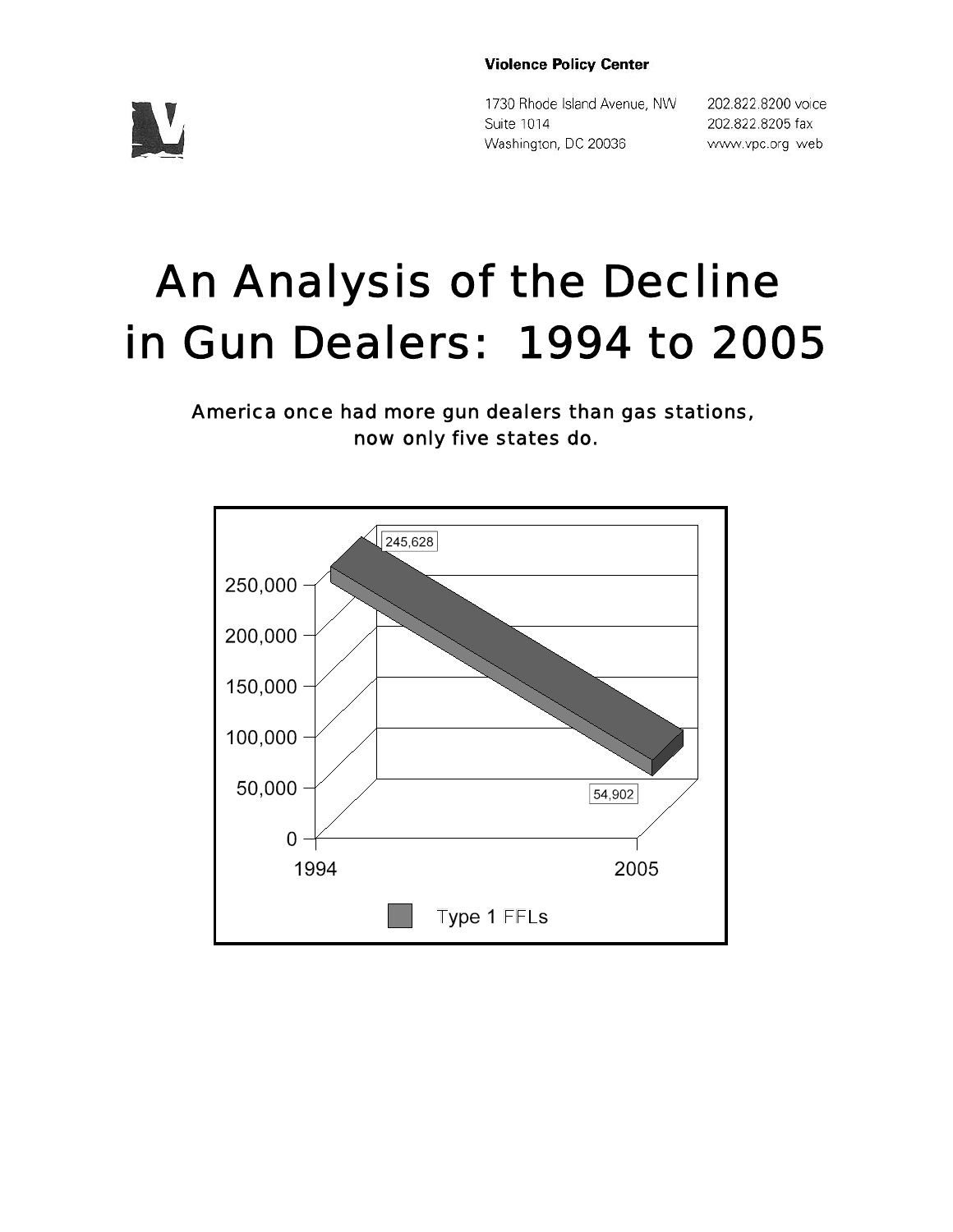**The Violence Policy Center** (VPC) is a national non-profit educational organization that conducts research and public education on violence in America and provides information and analysis to policymakers, journalists, advocates, and the general public. This report was funded in part with the support of The Herb Block Foundation, The David Bohnett Foundation, The Joyce Foundation, and, The John D. and Catherine T. MacArthur Foundation. Past studies released by the VPC include:

- ! *When Men Murder Women: An Analysis of 2003 Homicide Data* (September 2005)
- ! *Clear and Present Danger: National Security Experts Warn About the Danger of Unrestricted Sales of 50 Caliber Anti-Armor Sniper Rifles to Civilians* (July 2005)
- ! *Safe At Home: How D.C.'s Gun Laws Save Children's Lives* (July 2005)
- ! *When Men Murder Women: An Analysis of 2002 Homicide Data* (September 2004)
- ! *The Threat Posed to Helicopters by 50 Caliber Anti-Armor Sniper Rifles* (August 2004)
- ! *United States of Assault Weapons: Gunmakers Evading the Federal Assault Weapons Ban* (July 2004)
- ! *Vest Buster: The .500 Smith & Wesson Magnum—The Gun Industry's Latest Challenge to Law Enforcement Body Armor* (June 2004)
- ! *A Further Examination of Data Contained in the Study "On Target" Regarding Effects of the 1994 Federal Assault Weapons Ban* (April 2004)
- ! *Really Big Guns: Even Bigger Lies* (March 2004)
- ! *Illinois: Land of Post-Ban Assault Weapons* (March 2004)
- ! *Bullet Hoses—Semiautomatic Assault Weapons: What Are They? What's So Bad About Them?* (May 2003)
- ! *"Officer Down"—Assault Weapons and the War on Law Enforcement* (May 2003)
- ! *Firearms Production in America 2002 Edition—A Listing of Firearm Manufacturers in America with Production Histories Broken Out by Firearm Type and Caliber* (March 2003)
- ! *"Just Like Bird Hunting"—The Threat to Civil Aviation from 50 Caliber Sniper Rifles* (January 2003)
- ! *Sitting Ducks—The Threat to the Chemical and Refinery Industry from 50 Caliber Sniper Rifles* (August 2002)
- ! *License to Kill IV: More Guns, More Crime* (June 2002)
- ! *American Roulette: The Untold Story of Murder-Suicide in the United States* (April 2002)
- ! *The U.S. Gun Industry and Others Unknown—Evidence Debunking the Gun Industry's Claim that Osama bin Laden Got His 50 Caliber Sniper Rifles from the U.S. Afghan-Aid Program* (February 2002)
- ! *"A .22 for Christmas"—How the Gun Industry Designs and Markets Firearms for Children and Youth* (December 2001)
- ! *Kids in the Line of Fire: Children, Handguns, and Homicide* (November 2001)
- ! *Unintended Consequences: Pro-Handgun Experts Prove That Handguns Are a Dangerous Choice For Self-Defense* (November 2001)
- ! *Voting from the Rooftops: How the Gun Industry Armed Osama bin Laden, Other Foreign and Domestic Terrorists, and Common Criminals with 50 Caliber Sniper Rifles* (October 2001)
- ! *Shot Full of Holes: Deconstructing John Ashcroft's Second Amendment* (July 2001)
- ! *Hispanics and Firearms Violence* (May 2001)
- ! *Where'd They Get Their Guns?—An Analysis of the Firearms Used in High-Profile Shootings, 1963 to 2001* (April 2001)
- ! *A Deadly Myth: Women, Handguns, and Self-Defense* (January 2001)
- ! *Handgun Licensing and Registration: What it Can and Cannot Do* (September 2000)
- ! *Pocket Rockets: The Gun Industry's Sale of Increased Killing Power* (July 2000)
- ! *Guns For Felons: How the NRA Works to Rearm Criminals* (March 2000)
- ! *One Shot, One Kill: Civilian Sales of Military Sniper Rifles* (May 1999)
- ! *Cease Fire: A Comprehensive Strategy to Reduce Firearms Violence* (Revised, October 1997)

Violence Policy Center, 1730 Rhode Island Avenue, NW, Suite 1014, Washington, DC 20036 202-822-8200 phone, 202-822-8205 fax, www.vpc.org web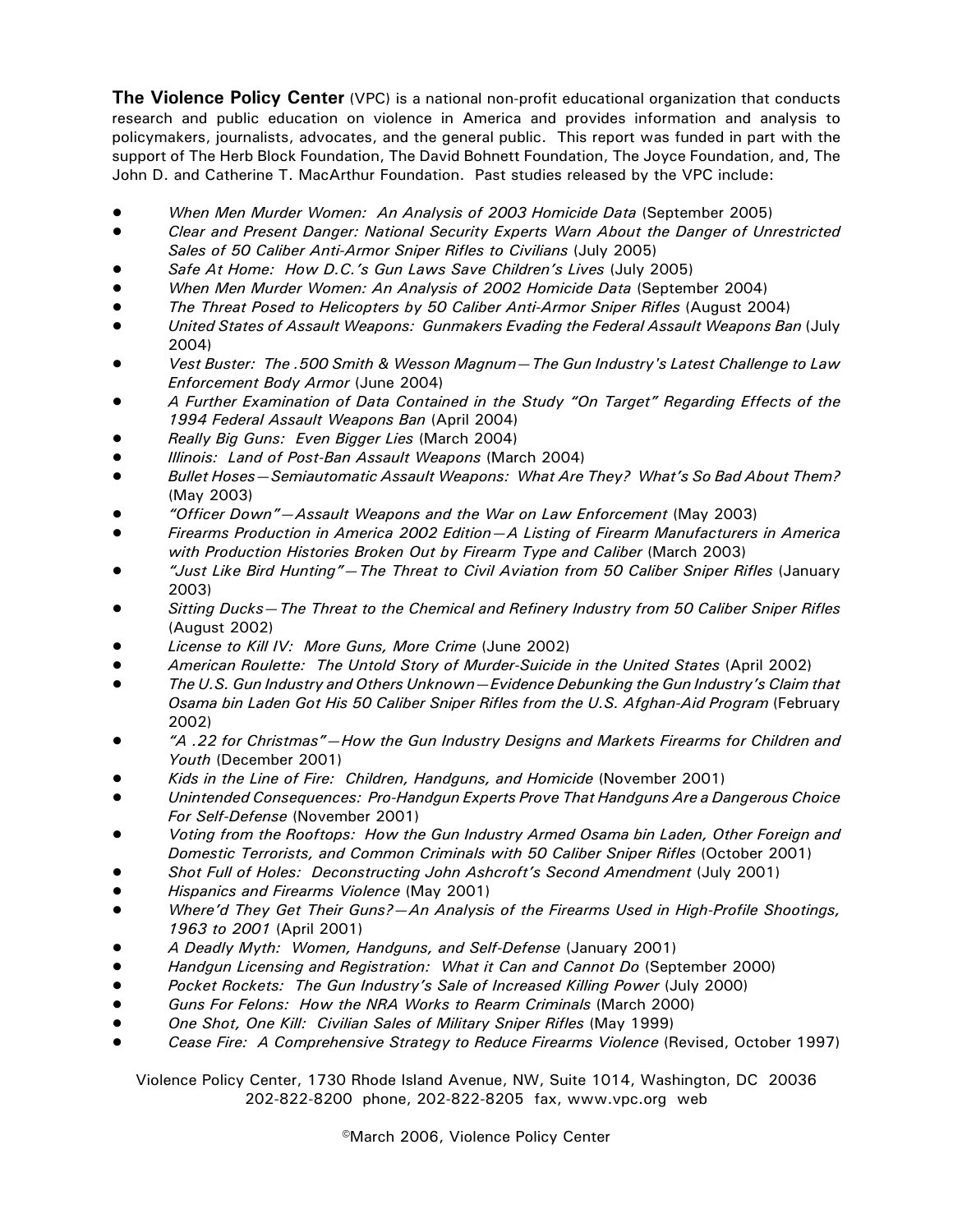#### **Introduction**

The number of federally licensed gun dealers in the United States has dropped dramatically as a result of licensing reforms implemented during the Clinton Administration, combined with changes to the law made by the 1993 Brady Handgun Violence Prevention Act (the "Brady Law") and the 1994 Violent Crime Control and Law Enforcement Act. From 1994 to 2005, the number of Type 1 Federal Firearms License (FFL) holders has fallen 78 percent as a result of the enforcement of littleknown provisions of these laws.

This report examines the causes and importance of the drop in gun dealers, reveals new efforts by the gun lobby to reverse the decline, and offers recommendations to build on the successful efforts of the last decade to keep the number of gun dealers at a manageable level.

#### **1992: When There Were More Gun Dealers Than Gas Stations**

In 1992 the Violence Policy Center (VPC) released *More Gun Dealers Than Gas Stations*, a study which focused national attention on abuses of the law by FFL holders as well as lack of enforcement by the federal Bureau of Alcohol, Tobacco, Firearms and Explosives (ATF). The study revealed that, at the time of its release, the number of Americans who possessed a Type 1 FFL—the basic federal license required to sell guns in America—outnumbered gas stations 245,000 to 210,000.<sup>1</sup>

The Gun Control Act of 1968 (GCA) established the current federal licensing system for manufacturers, importers, wholesalers, and dealers of firearms. Under the GCA, any person "engaged in the business" of making or selling firearms must be licensed by the federal Bureau of Alcohol, Tobacco, Firearms and Explosives.<sup>a</sup>

From 1968 to 1993, almost anyone who was not prohibited from owning firearms and had a location from which they intended to conduct business—including their own home or office—could obtain an FFL. For \$30 an applicant could receive the three-year license, allowing him to ship, transport, and receive firearms in interstate commerce and engage in retail sales. License holders are exempt from many of the restrictions on the sale and transfer of firearms that private citizens are subject to under the GCA. Unlike ordinary citizens, licensees are:

<sup>&</sup>lt;sup>a</sup> "Engaged in the business" is generally defined as devoting "time, attention, and labor to dealing in firearms as a regular course of trade or business with the principal objective of livelihood and profit through the repetitive purchase and resale of firearms...." 18 USC §921(a)(21). Until recent Congressional action, a person desiring a license had to conduct this level of activity to be eligible to maintain and renew a license.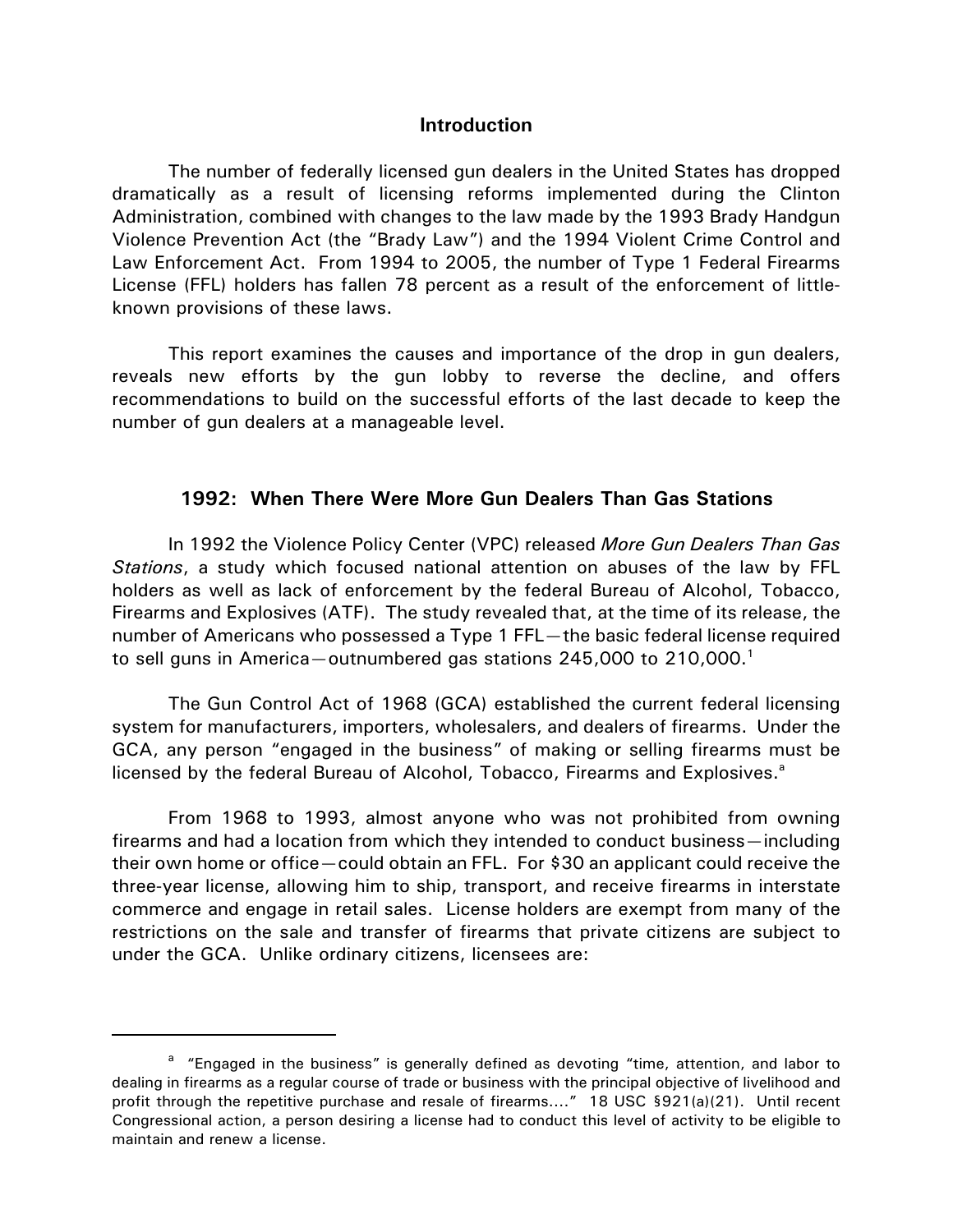- able to buy and sell firearms in interstate commerce and receive firearms via common carrier;
- able to purchase firearms from wholesalers at discount and in unlimited quantities; and,
- exempt from waiting periods, background checks, licensing, or registration requirements.

In 1986, Congress passed the National Rifle Association-backed Firearms Owners' Protection Act, which further eased regulation of licensees and placed restrictions on ATF's ability to weed out illegitimate gun dealers. $<sup>b</sup>$ </sup>

FFLs are a key source of guns for illegal gun traffickers and a reduction in ATF's ability to monitor FFLs would certainly result in an increase in illicit firearm availability.

## **"Kitchen-Table" Dealers**

As a result of the lax requirements for becoming a firearms dealer, the number of Type 1 FFLs ballooned from 146,429 in 1975 to 245,000 in 1992. The vast majority of these license holders were what is known as "kitchen-table" dealers individuals who conduct business out of their homes and offices and do not operate actual gun or sporting goods stores. And while many "kitchen-table" dealers obtained the license merely to enjoy lower prices and evade the perceived "red tape" associated with gun purchase laws, others recognized it as a dramatic loophole in federal law that could be easily exploited to facilitate high-volume criminal gun trafficking.

## **Licensing Reforms**

In response to the widespread abuse of FFLs and at the urging of the Violence Policy Center, the Clinton administration began strictly enforcing the requirement that license holders be "engaged in the business" of selling firearms as required by the statute. In addition, the Brady Law implemented many of the recommendations the VPC laid out in its 1992 study, including: increasing the dealer licensing fee from \$10 per year to \$200 for the first three years and \$90 for each additional three-year

<sup>&</sup>lt;sup>b</sup> The Firearms Owners' Protection Act curtailed ATF enforcement activity by: limiting ATF to one unannounced dealer inspection per year; reducing recordkeeping requirements for dealers selling guns from their "personal" collections; and, lessening criminal penalties for dealer violations.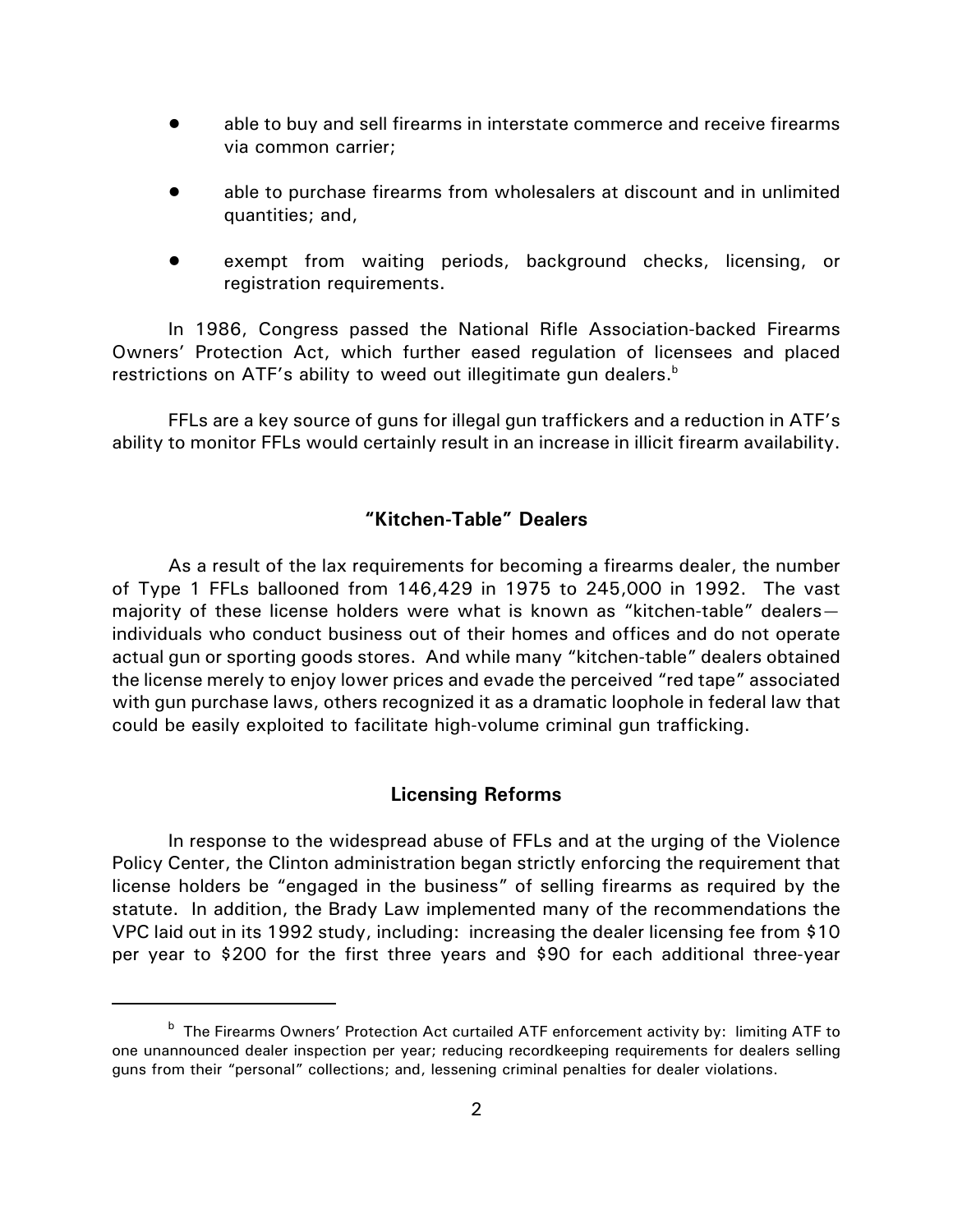period; and, requiring applicants to certify that they have notified the Chief Law Enforcement Officer (CLEO) of their locality of their intent to apply for a license. In 1994, the Violent Crime Control and Law Enforcement Act codified a requirement first implemented by the Clinton Administration requiring applicants to submit photographs and fingerprints, as well as a requirement that they certify that their businesses complied with all state and local laws.<sup>2</sup>

In the three years following these administrative and statutory changes, the eligibility of existing FFL holders was reviewed as licensees applied for renewal of their licenses. FFL holders were required to submit new application packages with photographs and fingerprints, and ATF worked with state and local authorities to verify that licensees were in compliance with local laws and had notified their local CLEO.<sup>3</sup>

## **The Drop in Gun Dealers**

As a result of the new licensing requirements and ATF's increased scrutiny of licensees, the number of Type 1 FFLs in the United States has dropped 78 percent—from 245,628 in 1994 to 54,902 in 2005. California leads the nation with a 17,710 reduction in dealers, declining from 20,148 to 2,438—a decrease of 88 percent.4

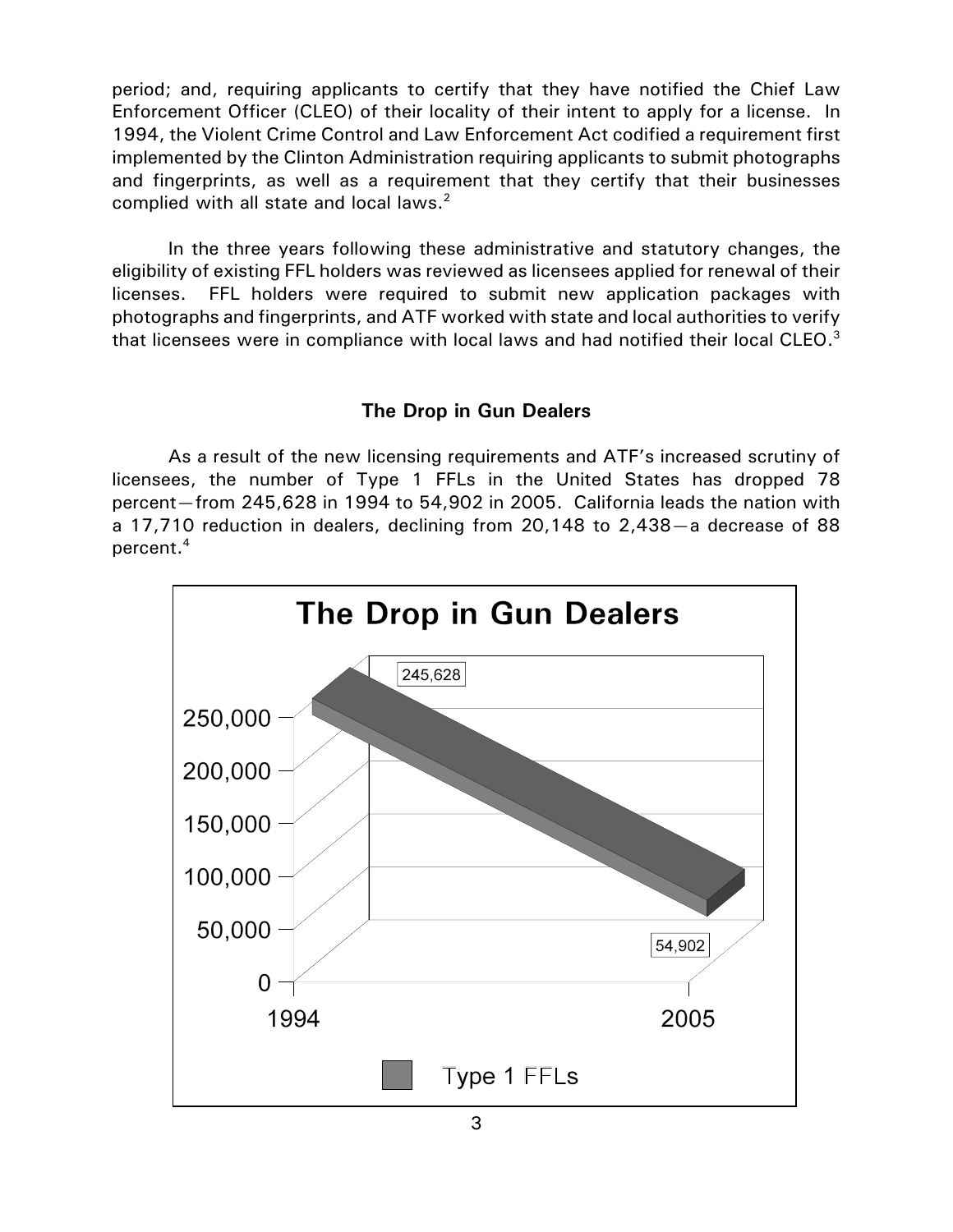#### **Number and Percent Decrease of Type 1 FFLs, 1994 to 2005**

| <b>State</b>         | <b>Total of Type</b><br>1 Federal<br><b>Firearms</b><br>License (FFL)<br>Holders,<br>1994 | <b>Total of Type</b><br>1 Federal<br><b>Firearms</b><br>License (FFL)<br>Holders,<br>2003 | <b>Total of Type</b><br>1 Federal<br><b>Firearms</b><br>License (FFL)<br>Holders,<br>2005 | <b>Number</b><br><b>Decrease</b><br>From<br>1994 to 2005 | <b>Percent</b><br><b>Decrease From</b><br>1994 to 2005 |
|----------------------|-------------------------------------------------------------------------------------------|-------------------------------------------------------------------------------------------|-------------------------------------------------------------------------------------------|----------------------------------------------------------|--------------------------------------------------------|
| Alabama              | 3,235                                                                                     | 832                                                                                       | 776                                                                                       | 2,459                                                    | 76%                                                    |
| Alaska               | 3,137                                                                                     | 905                                                                                       | 844                                                                                       | 2,293                                                    | 73%                                                    |
| <b>Arizona</b>       | 4,178                                                                                     | 1,098                                                                                     | 1,127                                                                                     | 3,051                                                    | 73%                                                    |
| <b>Arkansas</b>      | 3,096                                                                                     | 775                                                                                       | 771                                                                                       | 2,325                                                    | 75%                                                    |
| California           | 20,148                                                                                    | 2,842                                                                                     | 2,438                                                                                     | 17,710                                                   | 88%                                                    |
| Colorado             | 4,248                                                                                     | 1,189                                                                                     | 1,158                                                                                     | 3,090                                                    | 73%                                                    |
| <b>Connecticut</b>   | 3,334                                                                                     | 546                                                                                       | 508                                                                                       | 2,826                                                    | 85%                                                    |
| <b>Delaware</b>      | 507                                                                                       | 114                                                                                       | 116                                                                                       | 391                                                      | 77%                                                    |
| <b>Florida</b>       | 9,970                                                                                     | 1,721                                                                                     | 1,451                                                                                     | 8,519                                                    | 85%                                                    |
| Georgia              | 5,589                                                                                     | 1,272                                                                                     | 1,158                                                                                     | 4,431                                                    | 79%                                                    |
| Hawaii               | 820                                                                                       | 110                                                                                       | 101                                                                                       | 719                                                      | 88%                                                    |
| Idaho                | 2,295                                                                                     | 708                                                                                       | 682                                                                                       | 1,613                                                    | 70%                                                    |
| <b>Illinois</b>      | 8,959                                                                                     | 2,120                                                                                     | 1,948                                                                                     | 7,011                                                    | 78%                                                    |
| Indiana              | 5,872                                                                                     | 1,546                                                                                     | 1,379                                                                                     | 4,493                                                    | 77%                                                    |
| lowa                 | 3,877                                                                                     | 1,247                                                                                     | 1,206                                                                                     | 2,671                                                    | 69%                                                    |
| <b>Kansas</b>        | 3,653                                                                                     | 995                                                                                       | 942                                                                                       | 2,711                                                    | 74%                                                    |
| Kentucky             | 4,679                                                                                     | 1,111                                                                                     | 1,060                                                                                     | 3,619                                                    | 77%                                                    |
| Louisiana            | 4,864                                                                                     | 1,058                                                                                     | 988                                                                                       | 3,876                                                    | 80%                                                    |
| <b>Maine</b>         | 2,189                                                                                     | 516                                                                                       | 499                                                                                       | 1,690                                                    | 77%                                                    |
| <b>Maryland</b>      | 3,232                                                                                     | 579                                                                                       | 543                                                                                       | 2,689                                                    | 83%                                                    |
| <b>Massachusetts</b> | 3,851                                                                                     | 621                                                                                       | 556                                                                                       | 3,295                                                    | 86%                                                    |
| <b>Michigan</b>      | 12,076                                                                                    | 2,713                                                                                     | 2,597                                                                                     | 9,479                                                    | 78%                                                    |
| <b>Minnesota</b>     | 5,741                                                                                     | 1,713                                                                                     | 1,601                                                                                     | 4,140                                                    | 72%                                                    |
| <b>Mississippi</b>   | 3,080                                                                                     | 848                                                                                       | 760                                                                                       | 2,320                                                    | 75%                                                    |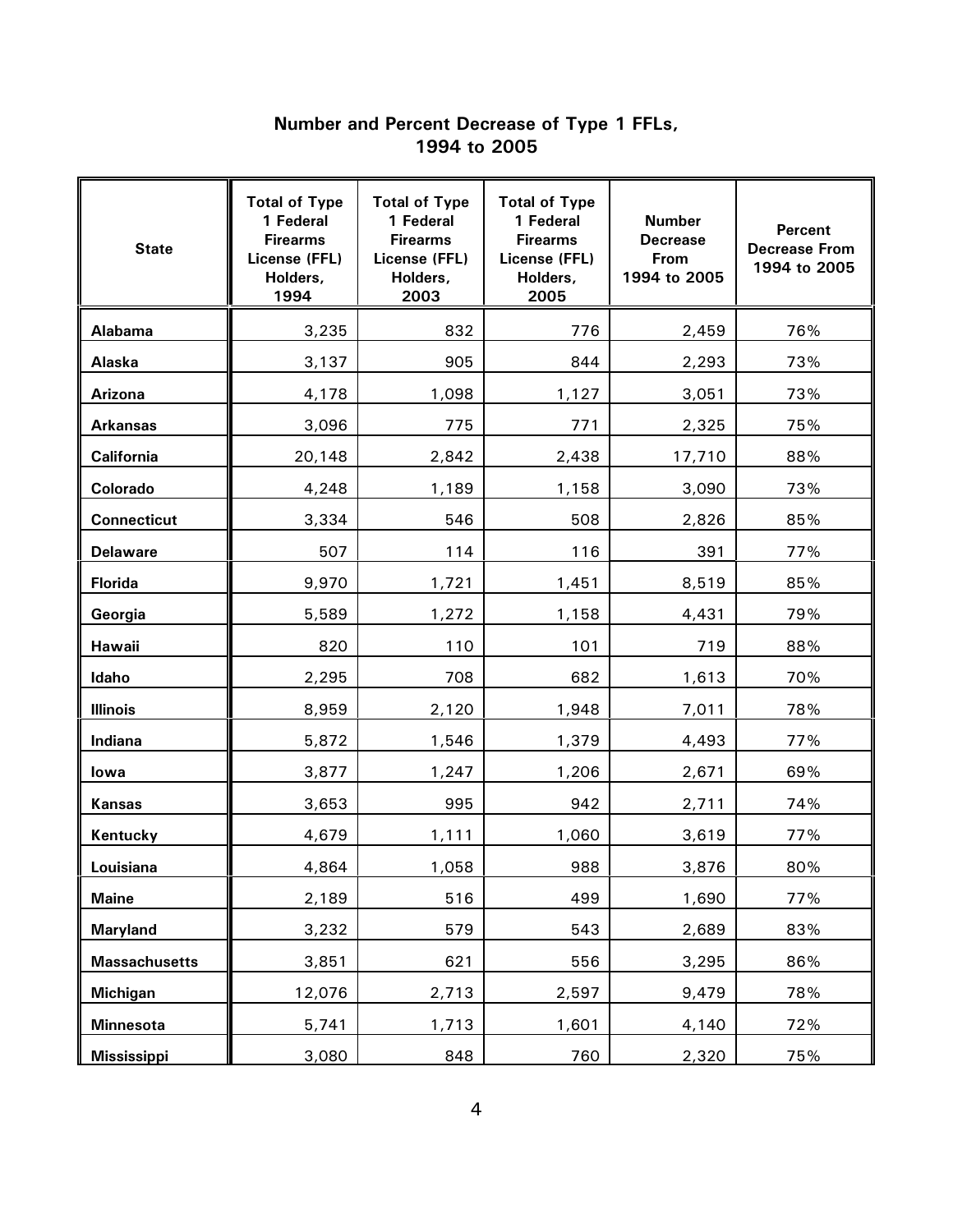| <b>State</b>          | <b>Total of Type</b><br>1 Federal<br><b>Firearms</b><br>License (FFL)<br>Holders,<br>1994 | <b>Total of Type</b><br>1 Federal<br><b>Firearms</b><br>License (FFL)<br>Holders,<br>2003 | <b>Total of Type</b><br>1 Federal<br><b>Firearms</b><br>License (FFL)<br>Holders,<br>2005 | <b>Number</b><br><b>Decrease</b><br>From<br>1994 to 2005 | <b>Percent</b><br><b>Decrease From</b><br>1994 to 2005 |
|-----------------------|-------------------------------------------------------------------------------------------|-------------------------------------------------------------------------------------------|-------------------------------------------------------------------------------------------|----------------------------------------------------------|--------------------------------------------------------|
| <b>Missouri</b>       | 7,624                                                                                     | 2,050                                                                                     | 1,981                                                                                     | 5,643                                                    | 74%                                                    |
| <b>Montana</b>        | 3,058                                                                                     | 1,073                                                                                     | 1,017                                                                                     | 2,041                                                    | 67%                                                    |
| Nebraska              | 2,688                                                                                     | 710                                                                                       | 665                                                                                       | 2,023                                                    | 75%                                                    |
| <b>Nevada</b>         | 1,952                                                                                     | 451                                                                                       | 458                                                                                       | 1,494                                                    | 77%                                                    |
| <b>New Hampshire</b>  | 1,565                                                                                     | 490                                                                                       | 471                                                                                       | 1,094                                                    | 70%                                                    |
| <b>New Jersey</b>     | 1,645                                                                                     | 378                                                                                       | 337                                                                                       | 1,308                                                    | 80%                                                    |
| <b>New Mexico</b>     | 1,909                                                                                     | 590                                                                                       | 565                                                                                       | 1,344                                                    | 70%                                                    |
| <b>New York</b>       | 9,726                                                                                     | 2,231                                                                                     | 2,037                                                                                     | 7,689                                                    | 79%                                                    |
| <b>North Carolina</b> | 6,466                                                                                     | 1,505                                                                                     | 1,400                                                                                     | 5,066                                                    | 78%                                                    |
| North Dakota          | 1,619                                                                                     | 460                                                                                       | 439                                                                                       | 1,180                                                    | 73%                                                    |
| Ohio                  | 9,464                                                                                     | 2,544                                                                                     | 2,371                                                                                     | 7,093                                                    | 75%                                                    |
| <b>Oklahoma</b>       | 4,024                                                                                     | 1,030                                                                                     | 1,009                                                                                     | 3,015                                                    | 75%                                                    |
| Oregon                | 4,995                                                                                     | 1,563                                                                                     | 1,479                                                                                     | 3,516                                                    | 70%                                                    |
| Pennsylvania          | 11,799                                                                                    | 3,004                                                                                     | 2,765                                                                                     | 9,034                                                    | 77%                                                    |
| <b>Rhode Island</b>   | 567                                                                                       | 109                                                                                       | 105                                                                                       | 462                                                      | 81%                                                    |
| <b>South Carolina</b> | 2,332                                                                                     | 580                                                                                       | 550                                                                                       | 1,782                                                    | 76%                                                    |
| South Dakota          | 1,537                                                                                     | 448                                                                                       | 431                                                                                       | 1,106                                                    | 72%                                                    |
| <b>Tennessee</b>      | 4,736                                                                                     | 1,221                                                                                     | 1,136                                                                                     | 3,600                                                    | 76%                                                    |
| <b>Texas</b>          | 18,041                                                                                    | 4,321                                                                                     | 4,261                                                                                     | 13,780                                                   | 76%                                                    |
| Utah                  | 2,113                                                                                     | 575                                                                                       | 572                                                                                       | 1,541                                                    | 73%                                                    |
| Vermont               | 1,556                                                                                     | 382                                                                                       | 367                                                                                       | 1,189                                                    | 76%                                                    |
| Virginia              | 6,942                                                                                     | 1,564                                                                                     | 1,458                                                                                     | 5,484                                                    | 79%                                                    |
| Washington            | 5,724                                                                                     | 1,007                                                                                     | 904                                                                                       | 4,820                                                    | 84%                                                    |
| <b>West Virginia</b>  | 3,234                                                                                     | 839                                                                                       | 797                                                                                       | 2,437                                                    | 75%                                                    |
| Wisconsin             | 5,953                                                                                     | 1,642                                                                                     | 1,568                                                                                     | 4,385                                                    | 74%                                                    |
| Wyoming               | 1,729                                                                                     | 574                                                                                       | 550                                                                                       | 1,179                                                    | 68%                                                    |
| <b>Total</b>          | 245,628                                                                                   | 58,520                                                                                    | 54,902                                                                                    | 190,726                                                  | 78%                                                    |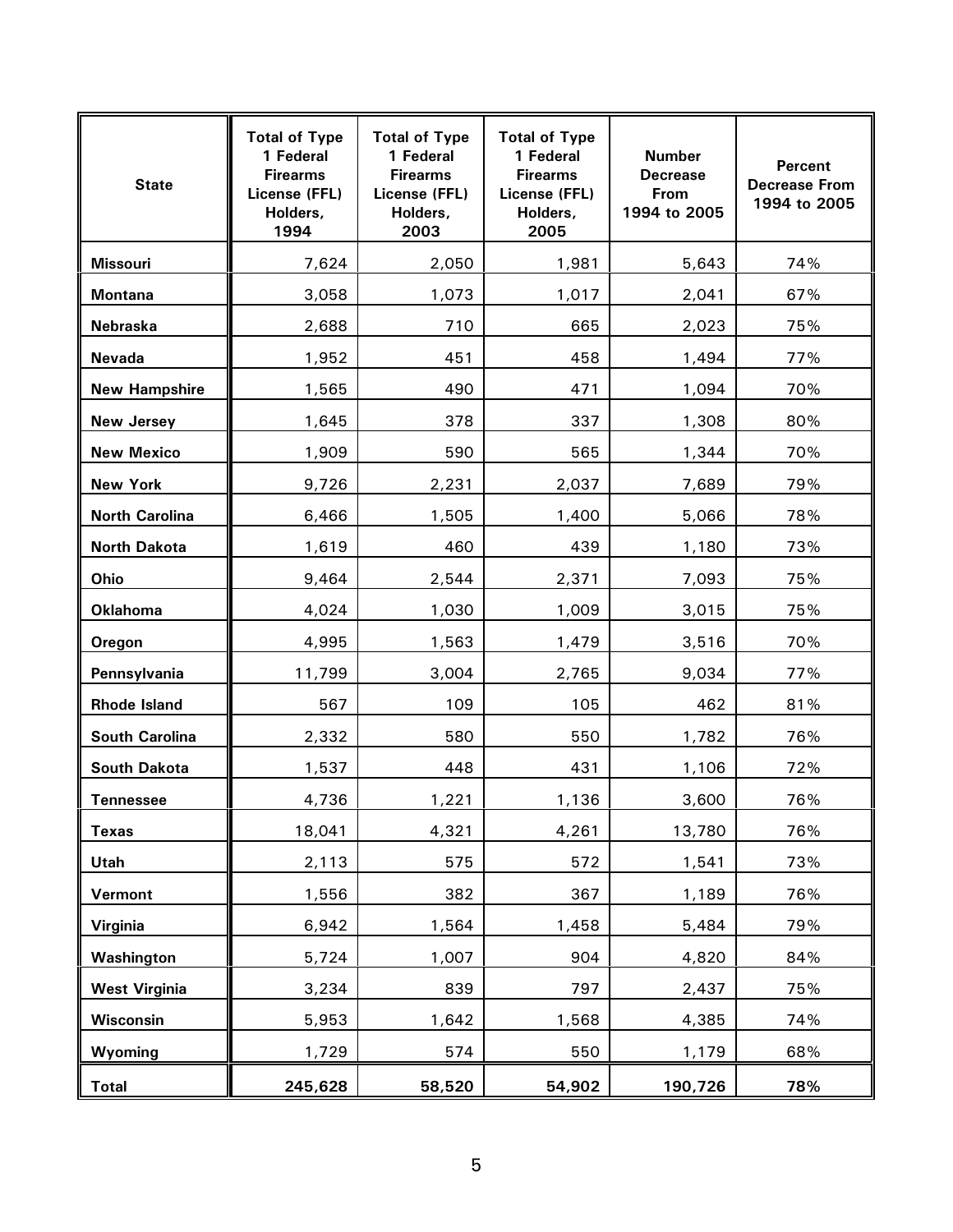As the number of dealers in the United States has dropped, the percentage of "kitchen-table" dealers has also fallen. In 1998, 56 percent of Type 1 FFLs operated out of residential premises, down from 74 percent in 1992.<sup>5</sup> Despite these dramatic declines, five states still have more gun dealers than gas stations (Alaska, Idaho, Montana, Oregon, and Wyoming). In some cases, substantially more. For example, Alaska has more than three times as many gun dealers as gas stations.

| <b>State</b>         | Number of Gun<br><b>Dealers</b> | <b>Number of Gas</b><br><b>Stations</b> |  |
|----------------------|---------------------------------|-----------------------------------------|--|
| <b>Alabama</b>       | 776                             | 2,978                                   |  |
| Alaska               | 844                             | 229                                     |  |
| Arizona              | 1,127                           | 1,866                                   |  |
| <b>Arkansas</b>      | 771                             | 1,695                                   |  |
| <b>California</b>    | 2,438                           | 8,250                                   |  |
| Colorado             | 1,158                           | 1,726                                   |  |
| <b>Connecticut</b>   | 508                             | 1,219                                   |  |
| <b>Delaware</b>      | 116                             | 312                                     |  |
| <b>Florida</b>       | 1,451                           | 6,544                                   |  |
| Georgia              | 1,158                           | 4,695                                   |  |
| Hawaii               | 101                             | 324                                     |  |
| Idaho                | 682                             | 663                                     |  |
| <b>Illinois</b>      | 1,948                           | 4,153                                   |  |
| Indiana              | 1,379                           | 2,904                                   |  |
| lowa                 | 1,206                           | 1,997                                   |  |
| <b>Kansas</b>        | 942                             | 1,464                                   |  |
| Kentucky             | 1,060                           | 2,443                                   |  |
| Louisiana            | 988                             | 2,545                                   |  |
| <b>Maine</b>         | 499                             | 893                                     |  |
| <b>Maryland</b>      | 543                             | 1,735                                   |  |
| <b>Massachusetts</b> | 556                             | 2,333                                   |  |
| <b>Michigan</b>      | 2,597                           | 4,201                                   |  |
| <b>Minnesota</b>     | 1,601                           | 2,605                                   |  |

**Five States Still Have More Gun Dealers Than Gas Stations**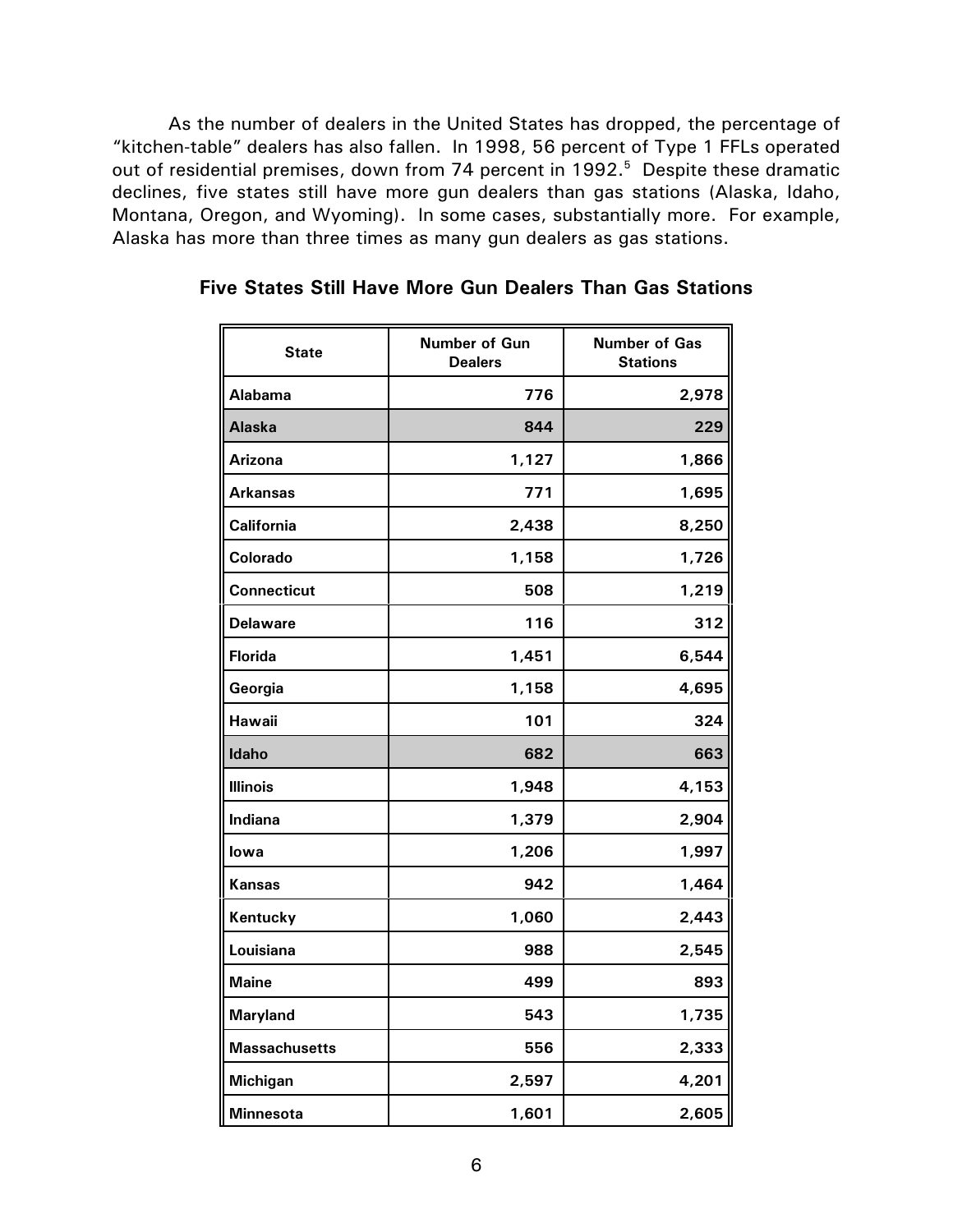| <b>State</b>          | Number of Gun<br><b>Dealers</b> | <b>Number of Gas</b><br><b>Stations</b> |  |
|-----------------------|---------------------------------|-----------------------------------------|--|
| <b>Mississippi</b>    | 760                             | 2,009                                   |  |
| <b>Missouri</b>       | 1,981                           | 3,136                                   |  |
| <b>Montana</b>        | 1,017                           | 597                                     |  |
| <b>Nebraska</b>       | 665                             | 1,116                                   |  |
| <b>Nevada</b>         | 458                             | 671                                     |  |
| <b>New Hampshire</b>  | 471                             | 624                                     |  |
| <b>New Jersey</b>     | 337                             | 2,749                                   |  |
| <b>New Mexico</b>     | 565                             | 958                                     |  |
| <b>New York</b>       | 2,037                           | 5,447                                   |  |
| <b>North Carolina</b> | 1,400                           | 4,818                                   |  |
| <b>North Dakota</b>   | 439                             | 496                                     |  |
| Ohio                  | 2,371                           | 4,460                                   |  |
| <b>Oklahoma</b>       | 1,009                           | 2,020                                   |  |
| <b>Oregon</b>         | 1,479                           | 1,146                                   |  |
| Pennsylvania          | 2,765                           | 4,476                                   |  |
| <b>Rhode Island</b>   | 105                             | 393                                     |  |
| <b>South Carolina</b> | 550                             | 2,476                                   |  |
| <b>South Dakota</b>   | 431                             | 678                                     |  |
| <b>Tennessee</b>      | 1,136                           | 3,339                                   |  |
| <b>Texas</b>          | 4,261                           | 10,610                                  |  |
| Utah                  | 572                             | 884                                     |  |
| Vermont               | 367                             | 479                                     |  |
| Virginia              | 1,458                           | 3,623                                   |  |
| Washington            | 904                             | 2,104                                   |  |
| <b>West Virginia</b>  | 797                             | 1,212                                   |  |
| <b>Wisconsin</b>      | 1,568                           | 2,667                                   |  |
| Wyoming               | 550                             | 401                                     |  |
| U.S. Total            | 54,902                          | 121,363                                 |  |

**Source:** *2002 Economic Census, Geographic Area Series, Retail Trade*, U.S. Census Bureau, August 18, 2005. Includes gas stations and gas stations with convenience stores.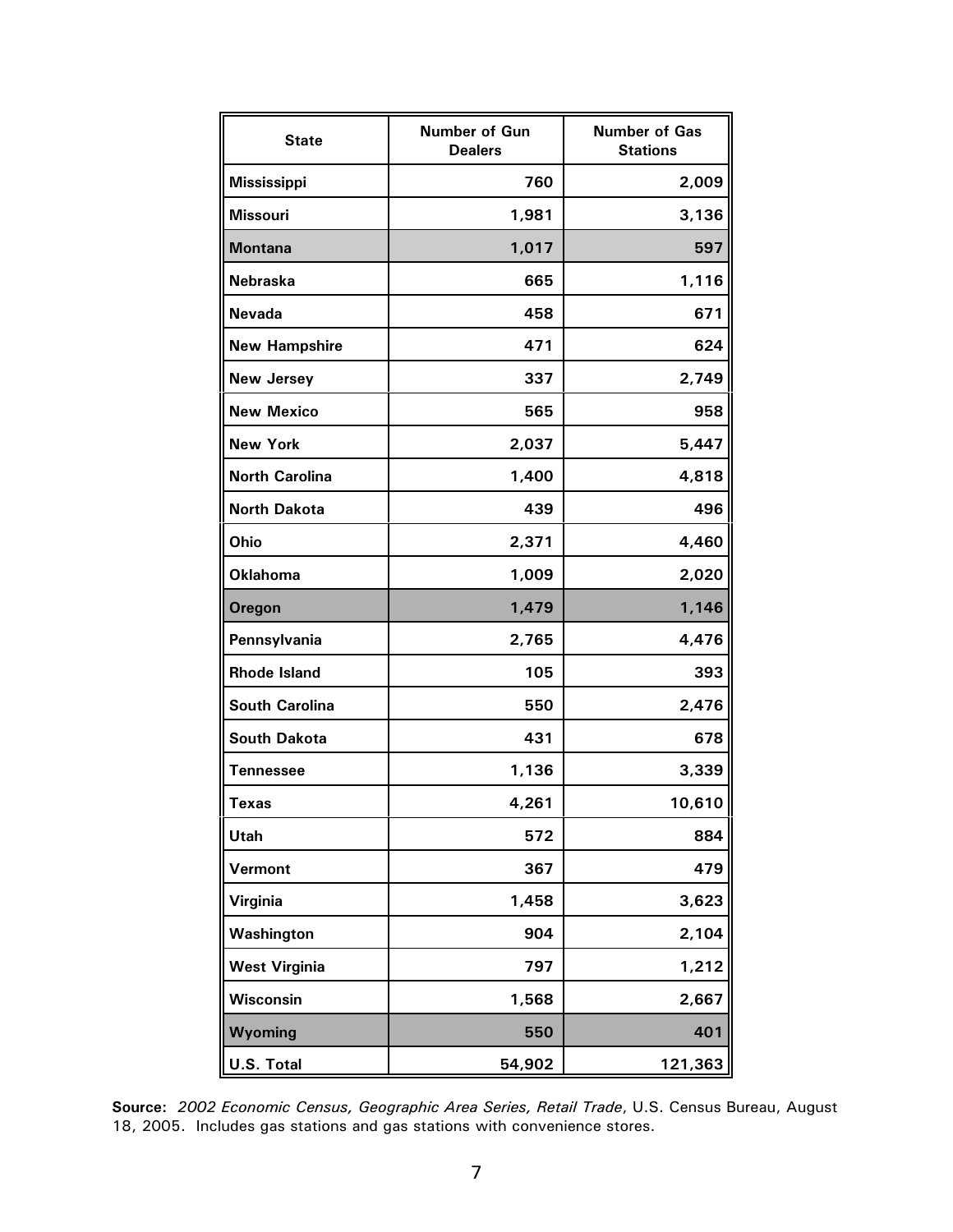## **Conclusion: What Next?**

Even with a national drop of 78 percent in the number of gun dealers, FFLs—both "kitchen-table" and stocking dealers—are still a key supplier of guns to criminals. As noted earlier, up to 56 percent of FFLs *still* operate out of residential premises. Thirty-one percent of FFLs had not sold a single firearm in the previous year, a disturbingly high percentage for a class of people who purport to be "engaged in the business" of selling firearms. $6$  Exacerbating this problem, in the most recent appropriations bills, Congress prohibited ATF from denying the renewal of an applicant's license because of "a lack of business activity."<sup>c</sup>

While at first glance it may seem that an FFL holder who sells few if any firearms is not a threat to public safety, it must be remembered that this reflects only sales reported to ATF. Many sales by "kitchen-table" and corrupt stocking dealers take place "off the books" without the licensee logging the guns into their firearms acquisition book or confirming the identity of the purchaser as required by law.

In the June 2000 report on illegal gun trafficking *Following the Gun*, ATF noted:

Although FFL traffickers were involved in the smallest proportion of ATF trafficking investigations, under 10 percent, cases involving FFL traffickers were associated with the largest total number of illegally diverted firearms, over 40,000, as compared to the other trafficking channels.<sup>7</sup>

"Kitchen-table" dealers remain a source for criminal gun traffickers. In *Following the Gun*, ATF analyzed a random sample of their FFL trafficking investigations and found that nearly a quarter (23 percent) of these investigations involved "kitchen-table" dealers.<sup>8</sup>

The Violence Policy Center recommends the following actions:

- ! All federally licensed firearms dealers should be required to operate from a storefront business, not a residence. Licenses should be limited to businesses devoted primarily to the sale of firearms. Gun shops should be conspicuously identified to the public as such. This will reduce the number of dealers ATF must monitor.
- ATF should have the authority to suspend a dealer's license or assess civil penalties—in addition to revocation authority—when a dealer violates the law.

c Public Law 108-447 (HR) 4818; Public Law 109-108 (HR) 2862.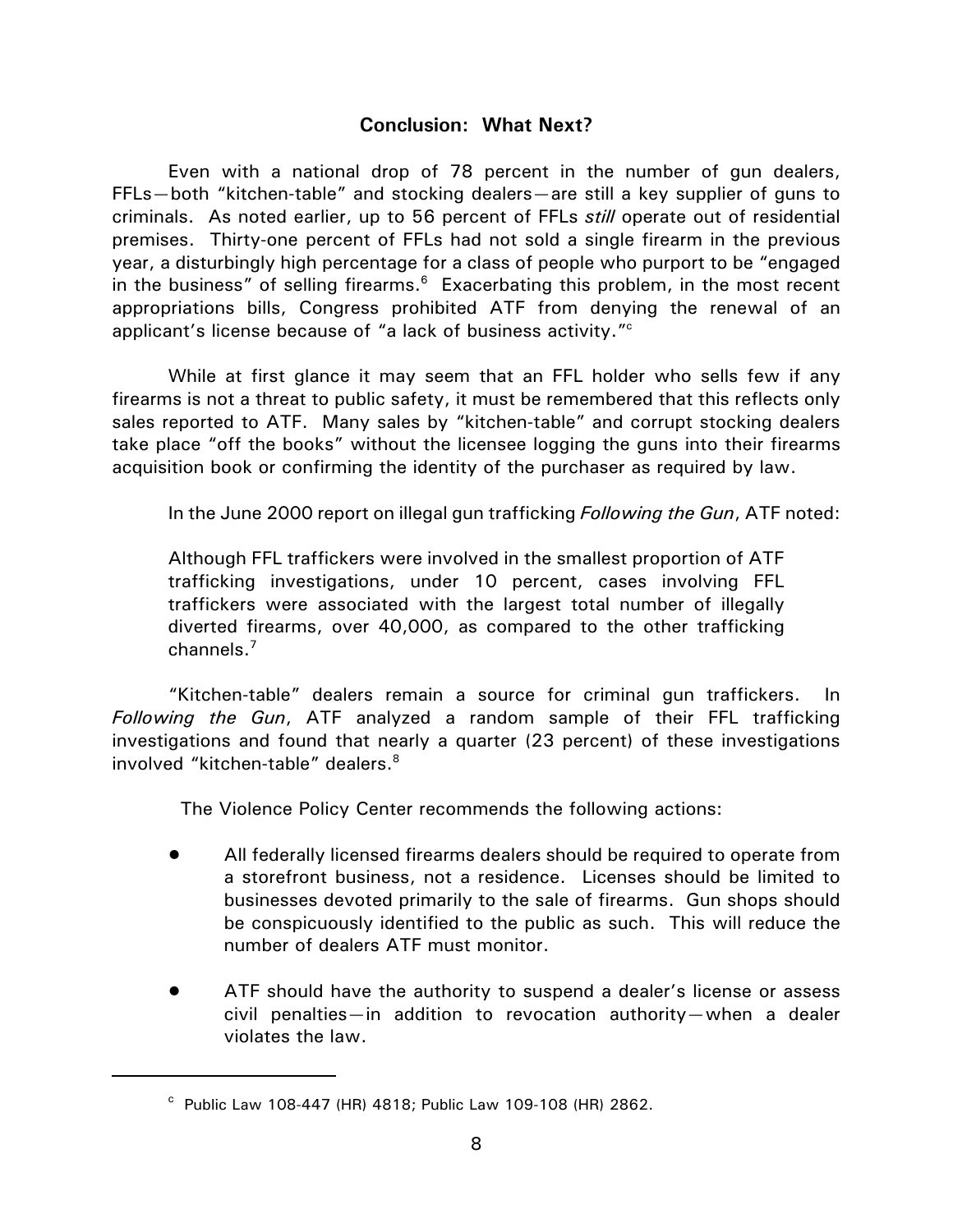- ! ATF's ability to inspect a licensee's premises to ensure compliance with recordkeeping and other requirements should be expanded from once a year to at least four times per year.
- The loophole which allows dealers to divert firearms from their business inventory to their "personal collections" and then sell those guns without performing the Brady background check should be eliminated.
- Dealers should be required to safely and securely store their inventories of firearms.
- Local law enforcement agencies and regulators should closely monitor dealers in their areas to ensure that they are in compliance with all applicable local laws including business licensing, zoning, and any pertinent local firearm restrictions such as bans on assault weapons and armor-piercing ammunition.
- ! Congress should rescind the provision included in ATF's fiscal year 2005 and 2006 spending authorizations prohibiting the agency from denying licenses to persons who do not meet the "engaged in the business" test for business activity.